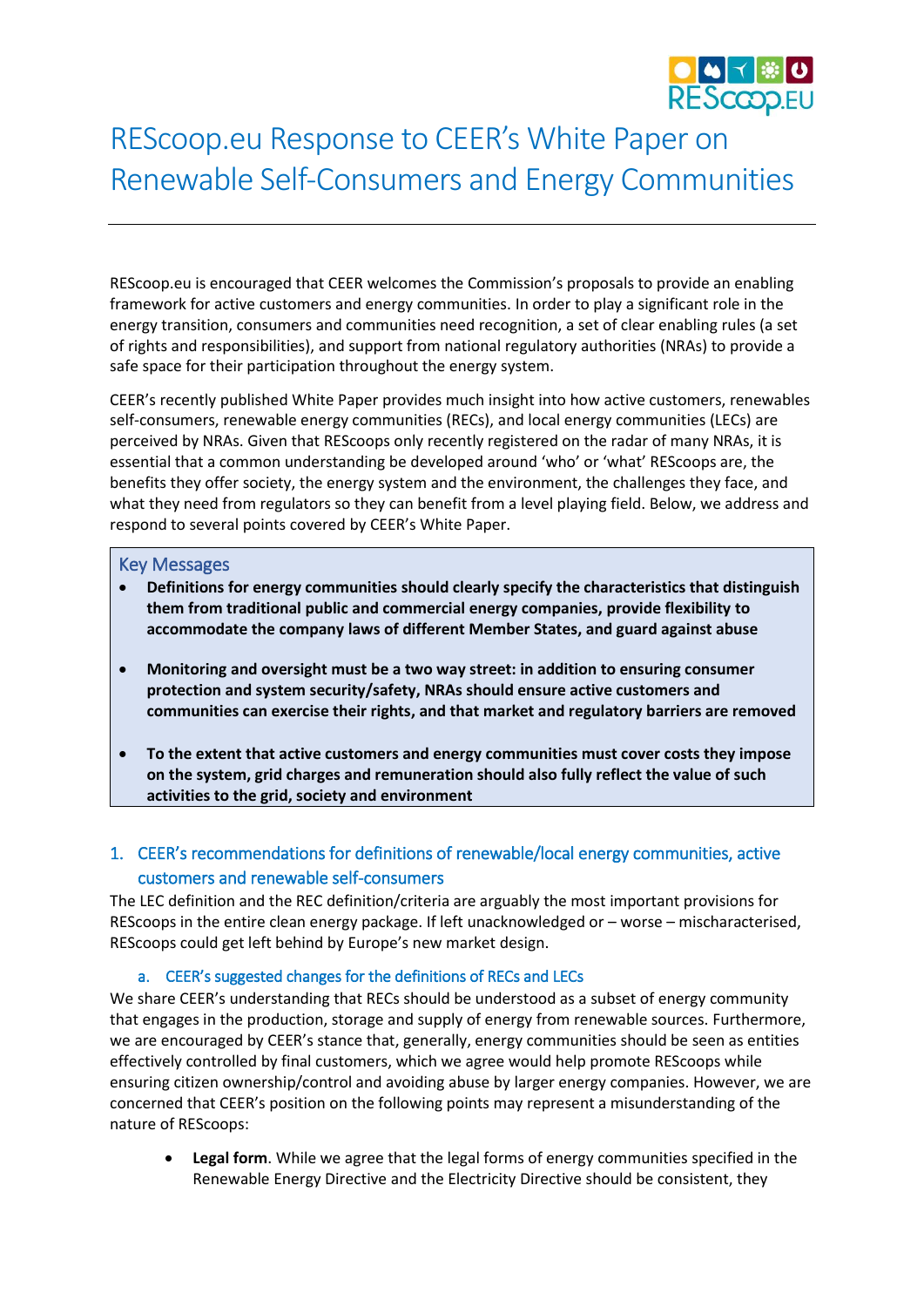

should not be limited to not-for-profit entities. This is not what differentiates REScoops from other energy companies; what differentiates REScoops from traditional commercial and public energy companies is the principles upon which they operate: 1) open economic participation of all potential shareholders, most in their capacity as final consumers and non-professional investors; 2) democratic governance based on the principle of 'one person, one vote'; and 3) limitations on distribution of profits and a predominant aim of providing social, economic and environmental benefits for its members and/or the local community. These characteristics can be embodied through many legal forms, most of which incorporate at least some profit motive. Furthermore, EU law cannot favour one specific legal form – any definition must be broad enough to be flexibly incorporated by each Member State according to its own company laws. As such, we recommend delimiting energy communities in terms of SMEs or non-profit entities based on specific operating principles.

- **Geographical scope**. The definition of energy communities in the Electricity Directive must not exclude national REScoop suppliers. While cooperatively owned and governed by citizens according to principles that differentiate them from traditional commercial and public utilities, they are often required by legal or practical reasons to operate across the national market. For example, in Belgium REScoop suppliers operate on a regional basis, while in Spain and Italy they have customers/members across the country. Overlycomplicated and costly administrative procedures and other regulatory barriers to becoming a licensed supplier is problematic for many energy communities, and the ability to become a supplier is very uneven across different Member States. Supply is a fundamental issue that must be enabled through the EU legal framework.
- **Open participation**. Energy communities should be effectively controlled by citizens in their capacity as final customers, in order to ensure local ownership/control and avoid misuse by larger energy companies. However, this principle should not prohibit other actors, including local authorities and other SMEs, from participating in the LEC or becoming a partner. For instance, in France, REScoops organize as sociétés coopératives d'intérêt collectif (SCIC), which allow four types of membership: final customers, producers, employees, and local authorities. Such collaboration allows for knowledge and expertise sharing within the energy community and should be encouraged in the Electricity Directive, as long as decision-making among all members remains equal.

b. CEER's suggestions for the definition of active customer and renewables self-consumer REScoop.eu is concerned over how CEER perceives the inter-relationship between different definitions provided in the Commission's proposals:

- **Differentiation between self-consumer and active customer**. The active consumer can participate individually, collectively (in the case of self-production/consumption), and through a third-party aggregator. The main difference between self-consumers and active customers is that the latter serves as an umbrella term for final customers who become active in the energy market (e.g. through self-production, storage, and provision of flexibility, etc). This is indeed confirmed by the text of the Commission's proposal for self-consumers, which characterises self-consumers as a subset of active customer.
- **Differentiation between self-consumer/active customer and REC/LEC**. Active customers that perform self-consumption should only be treated as an energy community if they have ownership/governance characteristics that would qualify them as an energy community. Therefore, we do not agree with CEER's view that 'collective self-